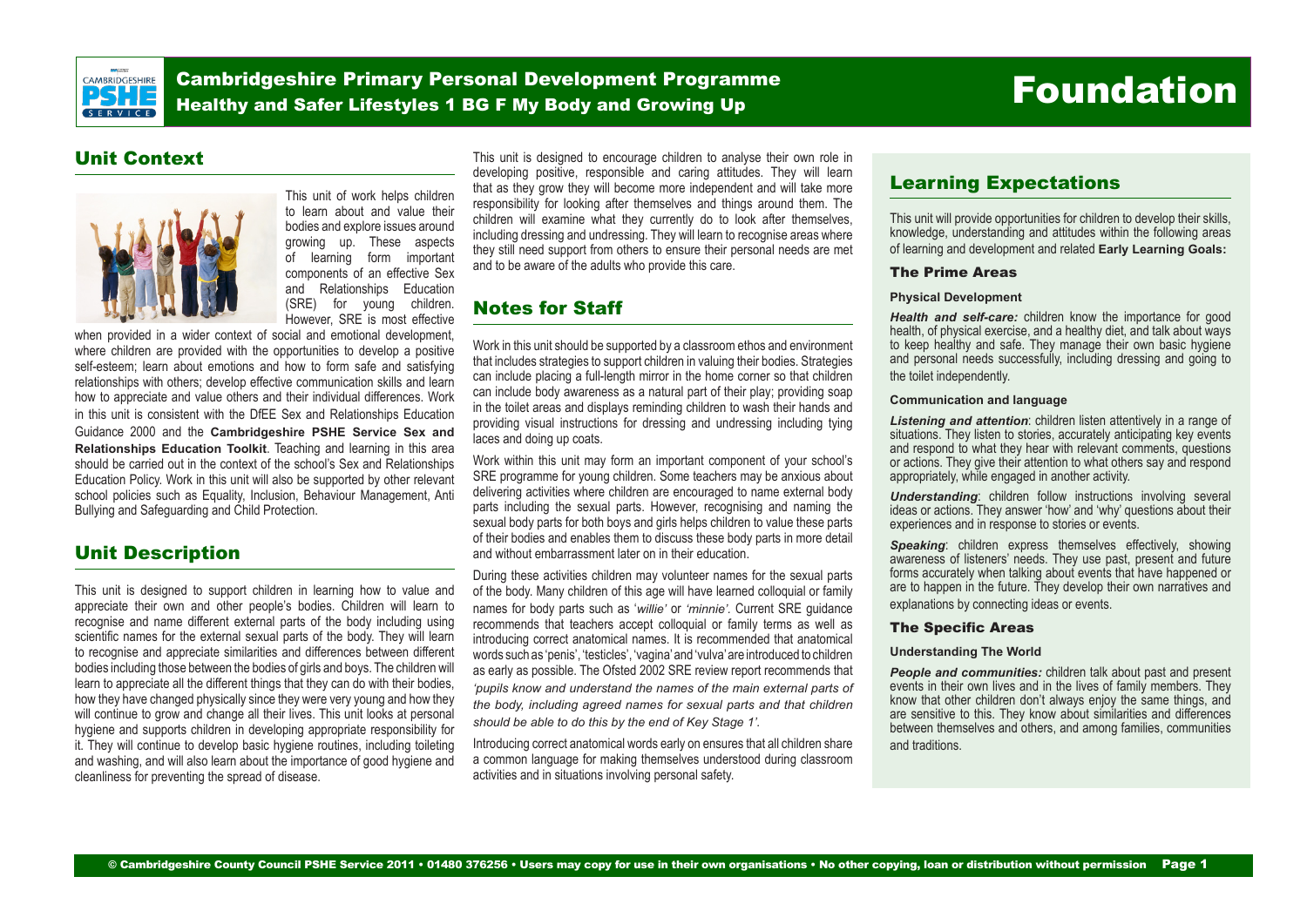*'Early and accurate naming of body parts is vital. If children have not been equipped with the words for the parts of their bodies and have picked up the message that adults don't talk about them either, how can they be expected to describe them to an adult if they need to? This has serious implications for child protection'.* Sex Education Forum.

 The anatomical words can also be referred to as the 'doctor' words as they are words which are used by health professionals and words that children will hear used when they visit the doctor. Teachers will need to refer to their school's SRE Policy for guidance on how this recommendation will be implemented in their school. It is important that schools decide which vocabulary they wish to use for consistency in their practice. Refer to the SRE Toolkit [Use of Vocabulary in Primary SRE](http://www.j9solutions.co.uk/pshe/6DUseofVocabularyPrimarySRE.doc) and your school's SRE Policy. Learning to recognise and name the sexual parts of the body is also included in unit **KS F Keeping Safe**.

## Activities for Recording Assessment

A at the end of an activity indicates an opportunity for recording assessment during practitioner directed activities.

Activity 1.1 Talk to the children as they use small and large apparatus to assess their awareness and understanding of the different things that their bodies can do.

Activity 3.1 Use the children's response to this baby dolls activity to assess their awareness and understanding of the physical differences between girls and boys including their ability to name the external sexual parts of girls' and boys' bodies by using either colloquial or scientific language ('doctor' words).

Activity 5.2 Use the children's responses to this Draw and Write activity to assess their awareness of good hygiene practices.

The following are suggested contexts for your setting's continuous provision. These contexts provide opportunities for practitioners to assess how children are transferring their knowledge, skills and attitudes acquired in teacher directed activities to their self initiated play/ independent learning.

**Observe children while they:**

- Respond to an activity on a theme introduced through the use of fiction e.g. **I Don't Want to Wash my Hands** – *washing hands after a messy activity or before eating.*
- Use a baby clinic role play areas which will provide them with opportunities to explore hygiene routines and talk about different body parts.
- Draw and paint pictures of themselves and other people.
- Practice self care skills such as looking after belongings and dressing and undressing.

• Engage in role play to explore different ways that members of a family care for and look after each other.

## Out of School Learning

Invite parents/carers to help their children to find some photographs of themselves at different ages i.e. a baby, a toddler, now. Encourage them to share the photographs with their children and discuss the children's physical capabilities at each age e.g. when they learnt to crawl, walk, run.

Involve the children in designing a visual 'good hygiene' check card that they can share with parents/carers and use at home. Invite parents/carers to support their children by helping them to place a 'tick' in the relevant section of their 'good hygiene' card as an activity has been achieved. Good hygiene practice can include brushing teeth, washing hands before a meal, putting clothes in the laundry basket. Extra stars could be awarded if the activity is carried out independently by the child and without them being reminded.

## Sensitive Issues



Sensitive issues to be aware of are marked in the **Points to Note** column with this symbol.

sensitivity of some of the work and it may be advisable to agree some ground rules with the children. Rules such as 'always listen to others' and 'respect what other people have to say' help to create a safe environment where children will feel comfortable to contribute their ideas and share knowledge. (Refer to the **SRE Toolkit** [Teaching Methodologies](http://www.j9solutions.co.uk/pshe/6ATeachingMethodologiesSRE.doc) [in SRE](http://www.j9solutions.co.uk/pshe/6ATeachingMethodologiesSRE.doc) for further guidance). Teachers should encourage children to ask questions and it is good practice to answer them openly and honestly, especially as they may be of general interest to the class. However, if the question requires explicit information appropriate only to the individual, then teachers may want to respond to this child on a one to one basis rather than in a whole class setting. For some questions, it may be appropriate not to answer them, but to suggest the child talks with adults at home (refer to the **SRE Toolkit** [Answering SRE Related Questions in the Primary School](http://www.j9solutions.co.uk/pshe/6BAnsweringSREQuestionsPrimary.doc) for further guidance). It is recommended that schools develop agreed age appropriate approaches and language for answering children's questions. Activities within this unit involve children talking about their bodies and reflecting on their own personal experiences and family behaviours. This might prompt some children to talk about issues of a sensitive nature or may lead to children disclosing information that may raise concerns regarding their welfare.

Teachers should follow their school's Safeguarding and Child Protection policy. For support with communicating your school's approach to SRE with parents/carers, refer to the the **SRE Toolkit** [Leaflet for Primary School](http://www.j9solutions.co.uk/pshe/8ALeafletPrimarySchoolFamilies.doc)  [Families.](http://www.j9solutions.co.uk/pshe/8ALeafletPrimarySchoolFamilies.doc)

## Resources for This Unit

Specific resources for delivering the **Teaching Activities** in this unit are referred to in the **Points to Note** column as appropriate.

Generic resources to support teaching and learning are also referred to in the **Points to Note** column.

All these resources can be accessed and downloaded using the **PD Planning Tool.**

Additionally, on screen users can access directly any resource shown in red type by clicking on it:

For example:

See **Teaching Guidance** for information on Circle Time and using the Draw and Write technique.

A full list of resources is included at the end of this guide.

## Linked Units

- FF F Family and Friends (including anti bullying)
- **ME F** My Emotions
- **ID F** Identities and Diversity
- KS F Keeping Safe (including drug education)

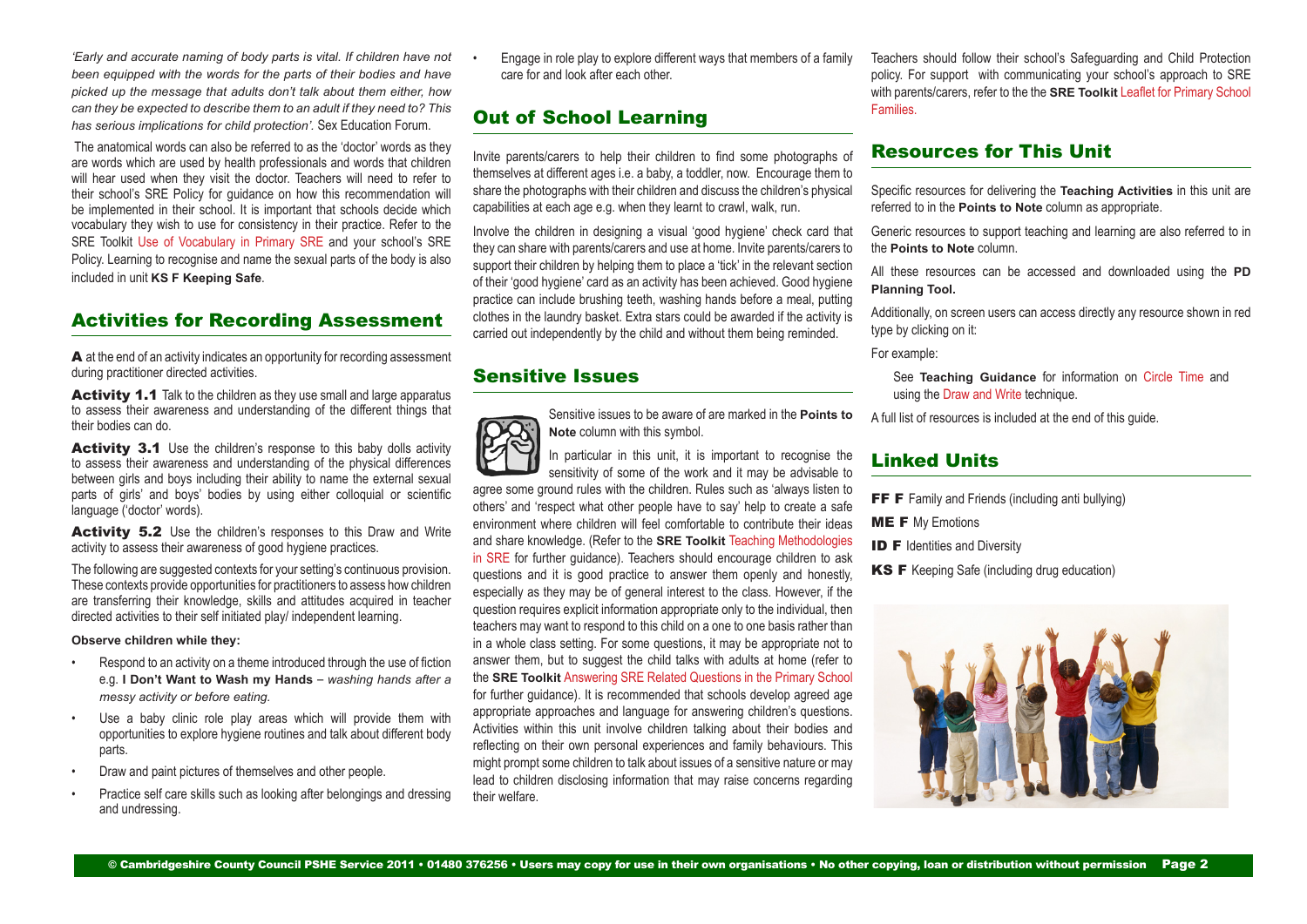# *Contents*

## *[Section A - Understanding Our Bodies 4](#page-3-0)*

- [1. To understand and value what their bodies can do.](#page-3-0)
- [2. To describe their own appearance and name external body parts including using agreed names for the sexual parts.](#page-3-0)
- [3. To recognise similarities and differences between the bodies of girls and boys.](#page-4-0)
- [4. To understand ways in which their body has changed since they were a baby.](#page-5-0)

## *[Section B - Keeping Clean 7](#page-6-0)*

[5. To understand ways of looking after their body and keeping it clean.](#page-6-0)

## *[Section C - People Who Care for Me 9](#page-8-0)*

[6. To understand how members of their family and other trusted people care for and look after them.](#page-8-0) 

## **[Section D - Growing Up 10](#page-9-0)**

- [7. To understand ways in which they can take responsibility for looking after themselves and recognise situations where they still need to be supported by others.](#page-9-0)
- [8. To recognise how growing up makes them feel.](#page-10-0)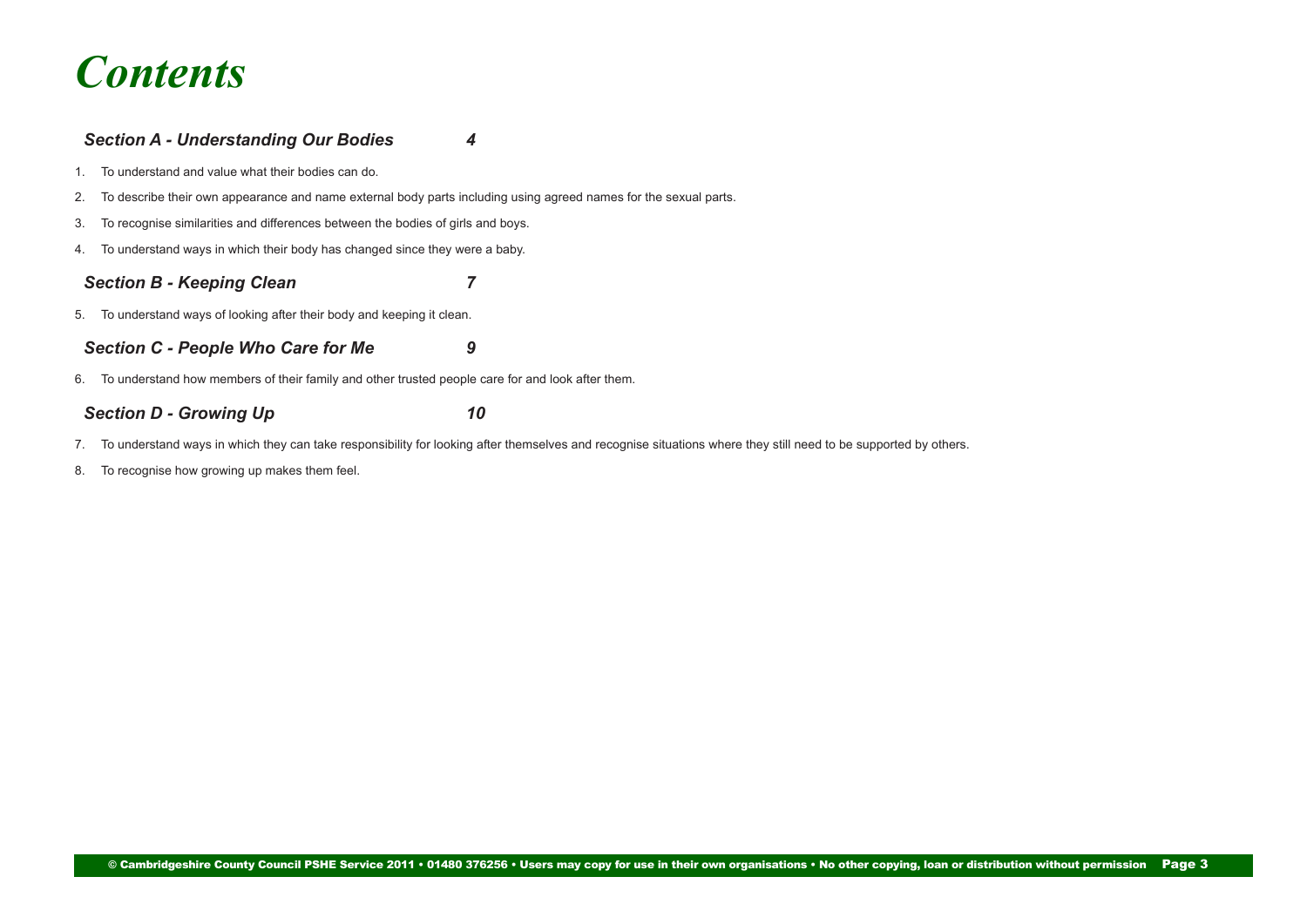<span id="page-3-0"></span>

| <b>Section A - Understanding Our Bodies</b>                                                                                        |                                                                                                                                                                                                                                |                                                                                                                                                                                                                                                                                                                                                                                                                                                                                                                                                                                                                                                                                                                                                                                                                                                                                                                                                                                                                                                                                                                                                   |                                                                                                                                                                                                                                                                                                                                                                                                                                                                                                                                                                                                                |
|------------------------------------------------------------------------------------------------------------------------------------|--------------------------------------------------------------------------------------------------------------------------------------------------------------------------------------------------------------------------------|---------------------------------------------------------------------------------------------------------------------------------------------------------------------------------------------------------------------------------------------------------------------------------------------------------------------------------------------------------------------------------------------------------------------------------------------------------------------------------------------------------------------------------------------------------------------------------------------------------------------------------------------------------------------------------------------------------------------------------------------------------------------------------------------------------------------------------------------------------------------------------------------------------------------------------------------------------------------------------------------------------------------------------------------------------------------------------------------------------------------------------------------------|----------------------------------------------------------------------------------------------------------------------------------------------------------------------------------------------------------------------------------------------------------------------------------------------------------------------------------------------------------------------------------------------------------------------------------------------------------------------------------------------------------------------------------------------------------------------------------------------------------------|
| <b>Learning Objectives</b>                                                                                                         | <b>Possible Success Criteria</b>                                                                                                                                                                                               | <b>Teaching Activities</b>                                                                                                                                                                                                                                                                                                                                                                                                                                                                                                                                                                                                                                                                                                                                                                                                                                                                                                                                                                                                                                                                                                                        | <b>Points to Note</b>                                                                                                                                                                                                                                                                                                                                                                                                                                                                                                                                                                                          |
| To understand and value what<br>$1_{-}$<br>their bodies can do.                                                                    | To be able to:<br>• demonstrate different<br>body actions through<br>physical activity and<br>play<br>• describe different body<br>functions<br>• show examples of<br>caring for my body<br>• talk positively about my<br>body | 1.1. In Circle Time, introduce the children to learning about their bodies<br>by singing and doing the actions to the song, 'Head, Shoulders,<br>Knees and Toes'. Read the story Bein' with you this way. Ask<br>the children to describe all the physical activities that the children<br>in the story are involved in and all the body actions that are being<br>carried out by people of different ages. Using the pictures in the<br>story as a stimulus, ask the children to identify things they can do<br>with their bodies e.g. skipping, running, hopping, including body<br>functions such as eating and sleeping. Provide opportunities for the<br>children to play outside and explore what they are able to do with<br>their bodies including how they can use small and large play and<br>physical activity apparatus. A                                                                                                                                                                                                                                                                                                            | See Teaching Guidance for information on Circle Time.<br>• As a follow up to this activity, make a class bar chart<br>which shows the different things that the children can<br>do with their bodies and the number of children who<br>are able to do these actions.<br>• To the tune of 'Here we go Round the Mulberry Bush',<br>ask the children to sing and mime the things they have<br>learnt to do with their bodies e.g. 'I know how to ride a<br>bike, ride a bike, ride a bike'.                                                                                                                      |
| To describe their own<br>2.<br>appearance and name<br>external body parts including<br>using agreed names for the<br>sexual parts. | To be able to:<br>• describe how I look<br>• describe similarities and<br>differences between the<br>appearances of different<br>people<br>• talk positively about<br>differences in the<br>appearance of others               | 2.1. In Circle Time, introduce the children to naming parts of their bodies<br>by singing and doing the actions to the song, 'Head, Shoulders,<br>Knees and Toes'. Read the story, Bein' with you this way. The<br>story includes pictures and descriptions of a range of people from<br>different age groups, races and ethnicities. Stop the story at various<br>points where people's physical characteristics are being described<br>and ask the children to look for similarities and differences between<br>their physical features and those of the people in the story. Ask the<br>children to identify similarities and differences in eye colour, hair<br>(including colour, length and texture) and skin tone. Talk with the<br>children about the different sizes and shapes of people and extend<br>their language of size and shape: tall, small, middle-sized, big,<br>bigger, biggest, thin, long legs, long arms. Encourage the children<br>to notice gender differences between the people in the story. Play<br>the game 'Come into the Circle if e.g. you have long / short hair,<br>you have dark skin, you have blue eyes'. | • The story Bein' with you this way provides<br>opportunities to explore the physical differences<br>and similarities between people, including people of<br>different races, nationalities and ethnicities.<br>• See the unit of work ID F Identities and Diversity<br>Activities 1.1 -1.3. for further ways to explore physical<br>similarities and differences between people.<br>When describing different children in the<br>class be aware of children's possible<br>sensitivities regarding their different body<br>types. You may want to avoid the use of language that<br>focuses on size and shape. |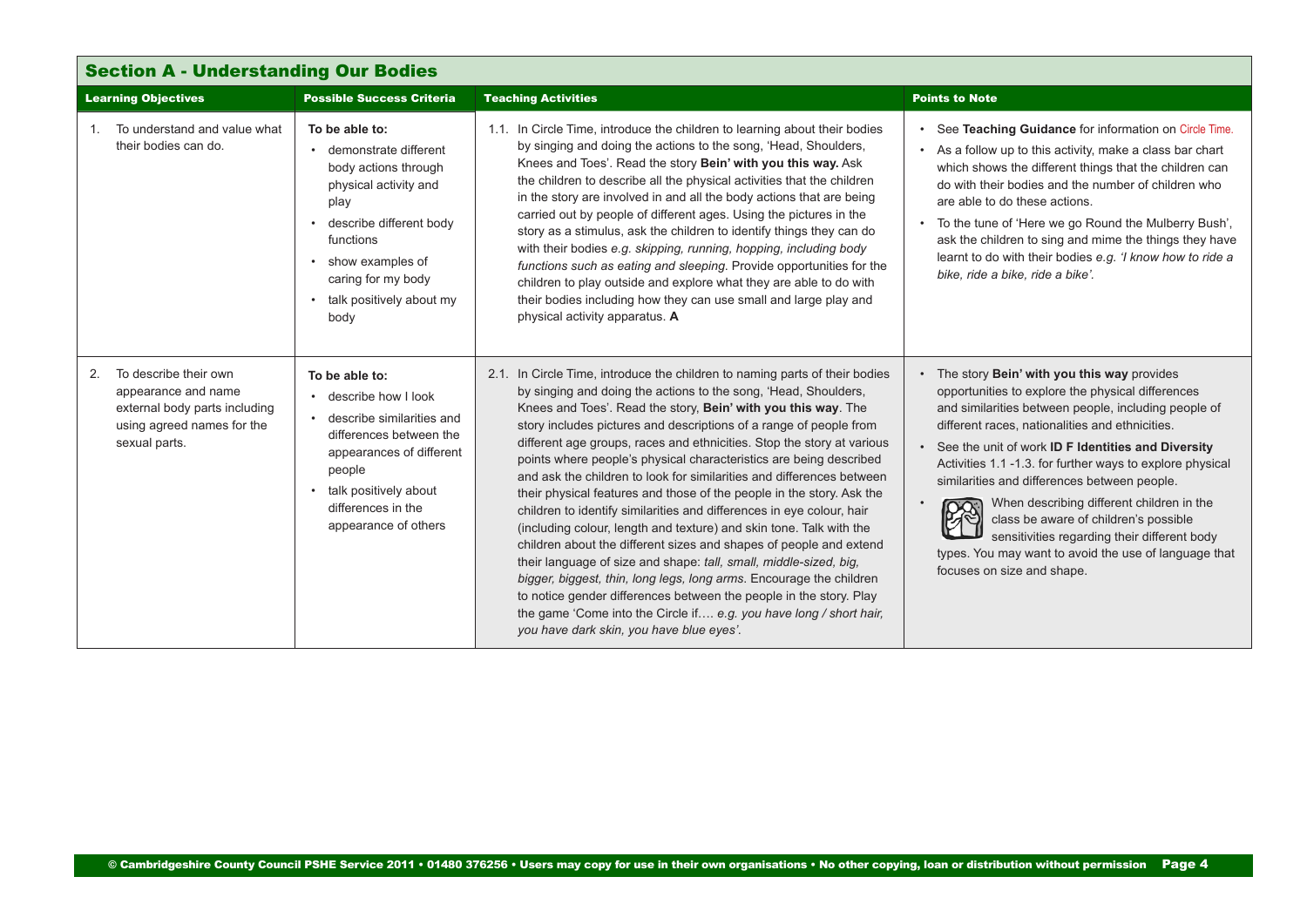<span id="page-4-0"></span>

| <b>Learning Objectives</b>                                                                  | <b>Possible Success Criteria</b>                                                                                                                                               | <b>Teaching Activities</b>                                                                                                                                                                                                                                                                                                                                                                                                                                                                                                                                                                                                                                                                                                                                                                                                                                                                                                                                                                                                                                                                                                                                                                                                                                                                                                                                                                                                                                                                                                                                                                                                                             | <b>Points to Note</b>                                                                                                                                                                                                                                                                                                                                                                                                                                                                                                                                                                                                                                                                                                                                                                                                                                                                                                                                                                                                                                                                                                                                                                                                                                                                                                                                                                                |
|---------------------------------------------------------------------------------------------|--------------------------------------------------------------------------------------------------------------------------------------------------------------------------------|--------------------------------------------------------------------------------------------------------------------------------------------------------------------------------------------------------------------------------------------------------------------------------------------------------------------------------------------------------------------------------------------------------------------------------------------------------------------------------------------------------------------------------------------------------------------------------------------------------------------------------------------------------------------------------------------------------------------------------------------------------------------------------------------------------------------------------------------------------------------------------------------------------------------------------------------------------------------------------------------------------------------------------------------------------------------------------------------------------------------------------------------------------------------------------------------------------------------------------------------------------------------------------------------------------------------------------------------------------------------------------------------------------------------------------------------------------------------------------------------------------------------------------------------------------------------------------------------------------------------------------------------------------|------------------------------------------------------------------------------------------------------------------------------------------------------------------------------------------------------------------------------------------------------------------------------------------------------------------------------------------------------------------------------------------------------------------------------------------------------------------------------------------------------------------------------------------------------------------------------------------------------------------------------------------------------------------------------------------------------------------------------------------------------------------------------------------------------------------------------------------------------------------------------------------------------------------------------------------------------------------------------------------------------------------------------------------------------------------------------------------------------------------------------------------------------------------------------------------------------------------------------------------------------------------------------------------------------------------------------------------------------------------------------------------------------|
| To recognise similarities<br>3.<br>and differences between the<br>bodies of girls and boys. | To be able to:<br>• recognise and name<br>different external parts<br>of the body<br>recognise the external<br>sexual parts of the body<br>and name them using<br>agreed names | In small groups, introduce the children to two baby dolls, one being<br>3.1<br>a baby girl and one a baby boy (ensure that the dolls are dressed<br>identically so that their gender is not obvious). Explain to the<br>children that one baby is a girl called Jody and the other is a boy<br>called Tom and invite the children to suggest how they could find<br>out which is which. Allow the children to lead the discussion and<br>if necessary suggest that you take off the babies' nappies. Before<br>undressing the babies ask the children to say how undressing the<br>babies will help them to find out which baby is a girl and which<br>one is a boy. Listen to the children's suggestions for naming the<br>sexual parts of both girls and boys bodies. Tell the children that<br>family names for sexual parts e.g. willie, minnie are acceptable, but<br>ensure that they are introduced to the correct anatomical names<br>e.g. penis, testicle, vulva, vagina. You might explain this to the<br>children by saying that these are the words a doctor might use if<br>they were describing different body parts. You might call them the<br>'doctor' words. After the dolls have been undressed you may want<br>to return them to a role play area such as a Baby Clinic. A Baby<br>Clinic role play area will provide children with the opportunity to take<br>part in activities such as washing and weighing the babies. These<br>role play opportunities will provide the children with a time for more<br>informal conversations and discussions about different bodies and<br>naming body parts including the sexual parts. A | • The following books can be used to support learning<br>regarding naming body parts and understanding the<br>functions of different body parts: From Head to Toe<br>and Eyes, Nose, Fingers and Toes. The non fiction<br>books Boys and Girls and Lets talk about Girls,<br>Boys, Babies, Bodies, Families and Friends use<br>fun cartoons and correct vocabulary for body parts<br>including the sexual parts.<br>• Try to use anatomically correct baby dolls.<br>This activity is designed to encourage<br>children to understand and recognise<br>differences and similarities between girls and<br>boys including the sexual parts of their bodies. See<br>Notes for Staff for guidance on supporting children to<br>name body parts. See Use of Vocabulary in Primary SRE<br>from the <b>SRE Toolkit.</b><br>Some children may 'giggle' during the<br>$\bullet$<br>undressing of the dolls and you may need<br>to reassure the children that some children<br>may find undressing the dolls funny as we don't<br>usually show our bottoms. This may be a good<br>opportunity to discuss times when we get undressed<br>and who we feel comfortable getting undressed in<br>front of.<br>• The bathing the babies activity is also introduced in<br>unit KS F Keeping Safe as a way of learning to name<br>body parts including the sexual parts and learning<br>about 'Yes' and 'No' touches. |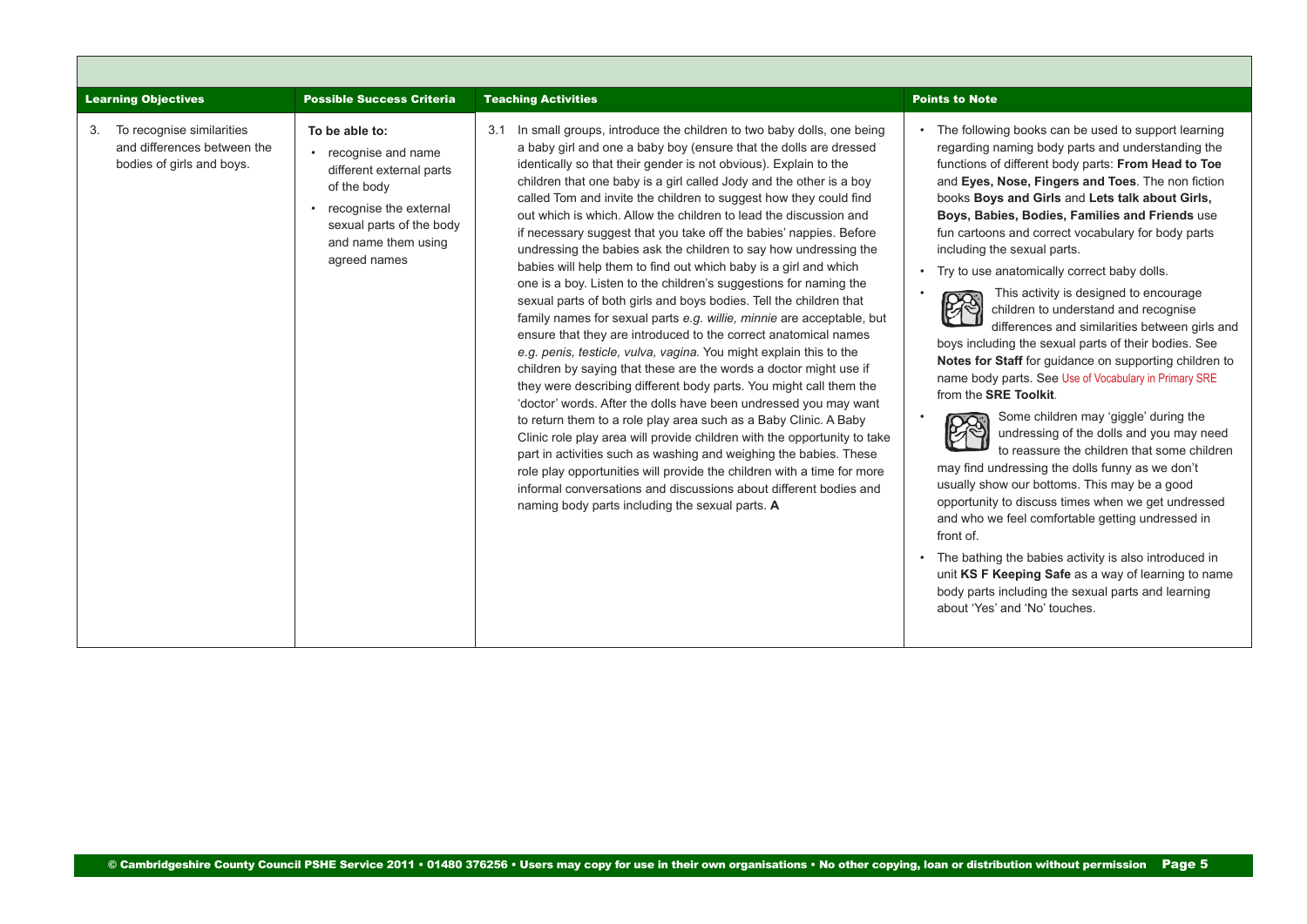<span id="page-5-0"></span>

| <b>Learning Objectives</b>                                                             | <b>Possible Success Criteria</b>                                                                                                                                                                                                                     | <b>Teaching Activities</b>                                                                                                                                                                                                                                                                                                                                                                                                                                                                                                                                                                                                                                                                                                                                                                                                                                                                                                                                                                                                                                                                                                                                                                                                                                                      | <b>Points to Note</b>                                                                                                                                                                                                                                                                                                                                                           |
|----------------------------------------------------------------------------------------|------------------------------------------------------------------------------------------------------------------------------------------------------------------------------------------------------------------------------------------------------|---------------------------------------------------------------------------------------------------------------------------------------------------------------------------------------------------------------------------------------------------------------------------------------------------------------------------------------------------------------------------------------------------------------------------------------------------------------------------------------------------------------------------------------------------------------------------------------------------------------------------------------------------------------------------------------------------------------------------------------------------------------------------------------------------------------------------------------------------------------------------------------------------------------------------------------------------------------------------------------------------------------------------------------------------------------------------------------------------------------------------------------------------------------------------------------------------------------------------------------------------------------------------------|---------------------------------------------------------------------------------------------------------------------------------------------------------------------------------------------------------------------------------------------------------------------------------------------------------------------------------------------------------------------------------|
| To understand ways in which<br>4.<br>their body has changed since<br>they were a baby. | To be able to:<br>• describe ways in which<br>my body has grown and<br>changed since I was a<br>baby<br>• describe things that my<br>body could and could                                                                                            | 4.1. In small groups, read the story, You'll Soon Grow Into Them<br><b>Titch.</b> Ask the children how Titch and his brother and sister knew<br>that their bodies were growing. Discuss with the children how the<br>different parts of their own bodies have grown and how they knew<br>that this growth had happened e.g. My hands have grown I had<br>to have new gloves, My hair has grown I had to get my hair cut.                                                                                                                                                                                                                                                                                                                                                                                                                                                                                                                                                                                                                                                                                                                                                                                                                                                        | Provide opportunities to learn about the changes<br>that happen as we grow by involving the children in<br>activities which explore the life cycle of humans, plants<br>and animals. Learning should focus on the fact that<br>living things produce more of themselves and that<br>baby humans or animals grow into adults, and seeds<br>and seedlings into full grown plants. |
|                                                                                        | not do when I was a<br>baby<br>• describe new things<br>that my body has learnt<br>to do since I was a baby<br>(e.g. walk, run, swim on<br>their own)<br>• talk positively about<br>what I have learnt to do<br>with my body and new<br>achievements | 4.2. Ask the children to bring in photographs of themselves at different<br>ages e.g. newborn, toddler and now. In small groups, help the<br>children to make a time line by mounting the photographs of<br>themselves as babies and their current photograph at either end<br>of a strip of paper. Help the children to draw a line in between<br>and support them in placing their other pictures on the time line<br>to show how they have been getting older. Explain to the children<br>that as we become older our bodies grow. Ask the children to look<br>at the photographs and describe the physical growth and changes<br>that have taken place between each picture. Ask the children<br>to think about what their bodies could and could not do at each<br>age, including what they can do now. List on labels the children's<br>suggestions regarding what they could do for each photograph e.g.<br>I can crawl, I can skip with a rope and help them to place the labels<br>next to the relevant picture to support them in understanding the<br>progression and changes that have taken place in their physical<br>capabilities. Encourage the children to look for similarities and<br>differences between themselves and the other children in the<br>group. |                                                                                                                                                                                                                                                                                                                                                                                 |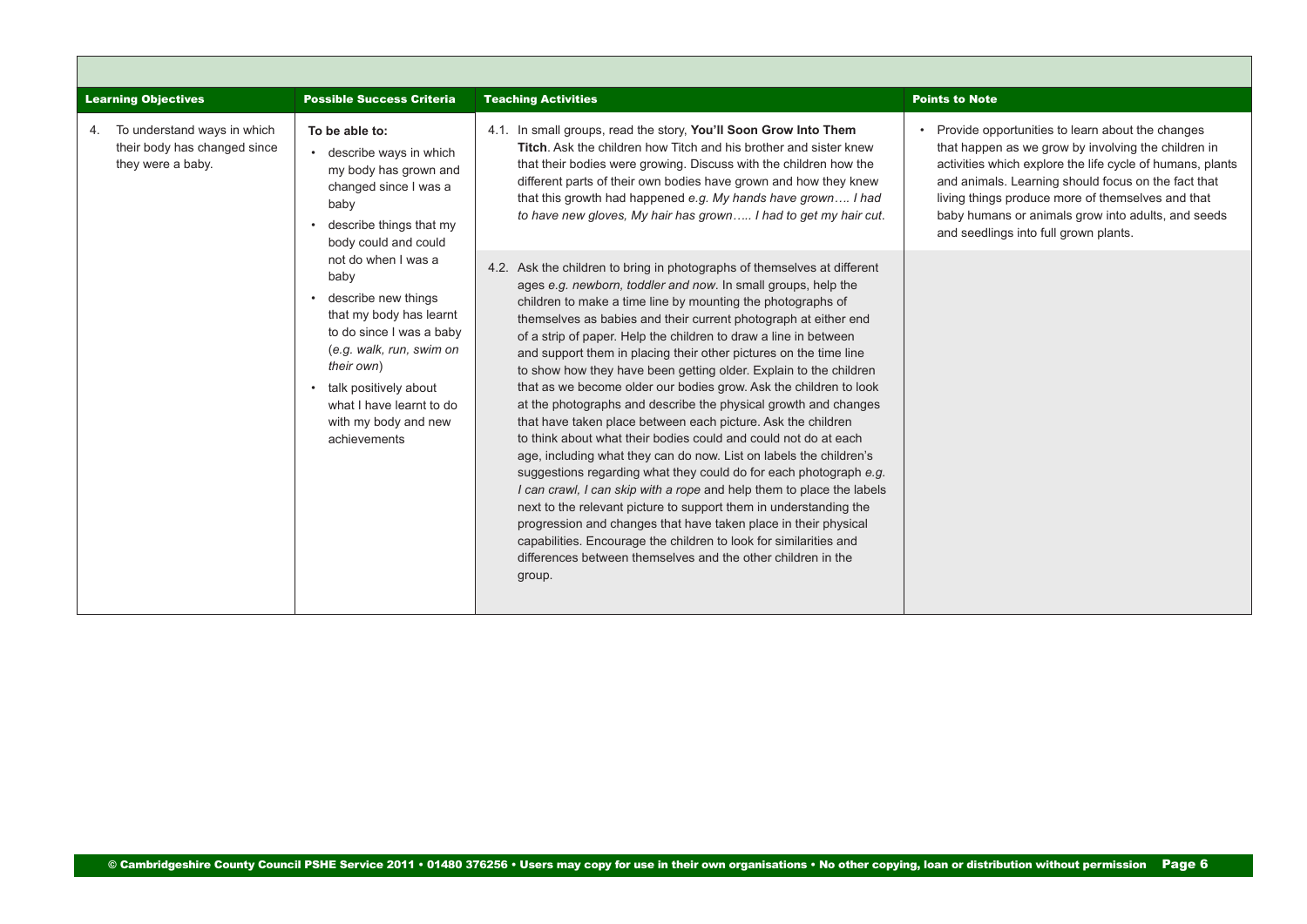<span id="page-6-0"></span>

| <b>Section B - Keeping Clean</b>                                                 |                                                                                                                                                                                                                                                                           |                                                                                                                                                                                                                                                                                                                                                                                                                                                                                                                                                                                                                                                                                                   |                                                                                                                                                                                                                                                                                     |
|----------------------------------------------------------------------------------|---------------------------------------------------------------------------------------------------------------------------------------------------------------------------------------------------------------------------------------------------------------------------|---------------------------------------------------------------------------------------------------------------------------------------------------------------------------------------------------------------------------------------------------------------------------------------------------------------------------------------------------------------------------------------------------------------------------------------------------------------------------------------------------------------------------------------------------------------------------------------------------------------------------------------------------------------------------------------------------|-------------------------------------------------------------------------------------------------------------------------------------------------------------------------------------------------------------------------------------------------------------------------------------|
| <b>Learning Objectives</b>                                                       | <b>Possible Success Criteria</b>                                                                                                                                                                                                                                          | <b>Teaching Activities</b>                                                                                                                                                                                                                                                                                                                                                                                                                                                                                                                                                                                                                                                                        | <b>Points to Note</b>                                                                                                                                                                                                                                                               |
| To understand ways of<br>5.<br>looking after their body and<br>keeping it clean. | To be able to:<br>talk about why it is<br>important to keep my<br>body clean (e.g. stop<br>germs entering my<br>body)<br>talk about and<br>demonstrate the<br>different things that<br>people do to keep their                                                            | 5.1 In Circle Time, read the story, I Don't Want to Wash My Hands.<br>Ask the children why they think having a bath is important and<br>introduce the idea of keeping clean. Encourage the children to think<br>of other ways of keeping clean and make a list of their ideas e.g.<br>washing hands, cleaning teeth, washing hair, cutting nails. Place<br>a range of equipment and products used for personal hygiene<br>in the centre of the circle e.g. soap, a doll's bath, toothpaste, a<br>toothbrush. Invite the children to choose an item and perform a<br>mime which shows how the item can be used to keep them clean.<br>Invite other children to guess what this chosen item may be. | See Resources to Support this Unit for further fiction<br>and non fiction about personal hygiene.<br>Issues of hygiene and cleanliness should be<br>discussed sensitively with regards to the<br>differences there might be between the<br>hygiene practices of different families. |
|                                                                                  | bodies clean<br>talk about my own<br>hygiene routines that I<br>follow at school and at<br>home including toileting<br>and washing<br>follow good hygiene<br>practices at school<br>(e.g. washing hands<br>when going to the toilet<br>or after a messy play<br>activity) | 5.2. In small groups, discuss hygiene routines that the children may<br>practise at certain times of the day at school and at home e.g. first<br>thing in the morning, last thing at night, lunchtime, after playing in<br>the sand. Ask the children to make a concertina book with labelled<br>drawings which show how they follow a hygiene routine and the<br>activities they do to keep themselves clean and germ-free e.g.<br>brush teeth, wash hair, have a shower/bath. In Circle Time, ask the<br>children to share their pictures and complete the sentence stem: I<br>keep myself clean by to explore different hygiene practices. A                                                   | See Teaching Guidance for information on Draw and<br>Write.<br>See Sources of Information and Support for details<br>of Oral Health Promotion Services and how they can<br>support teaching in the classroom.                                                                       |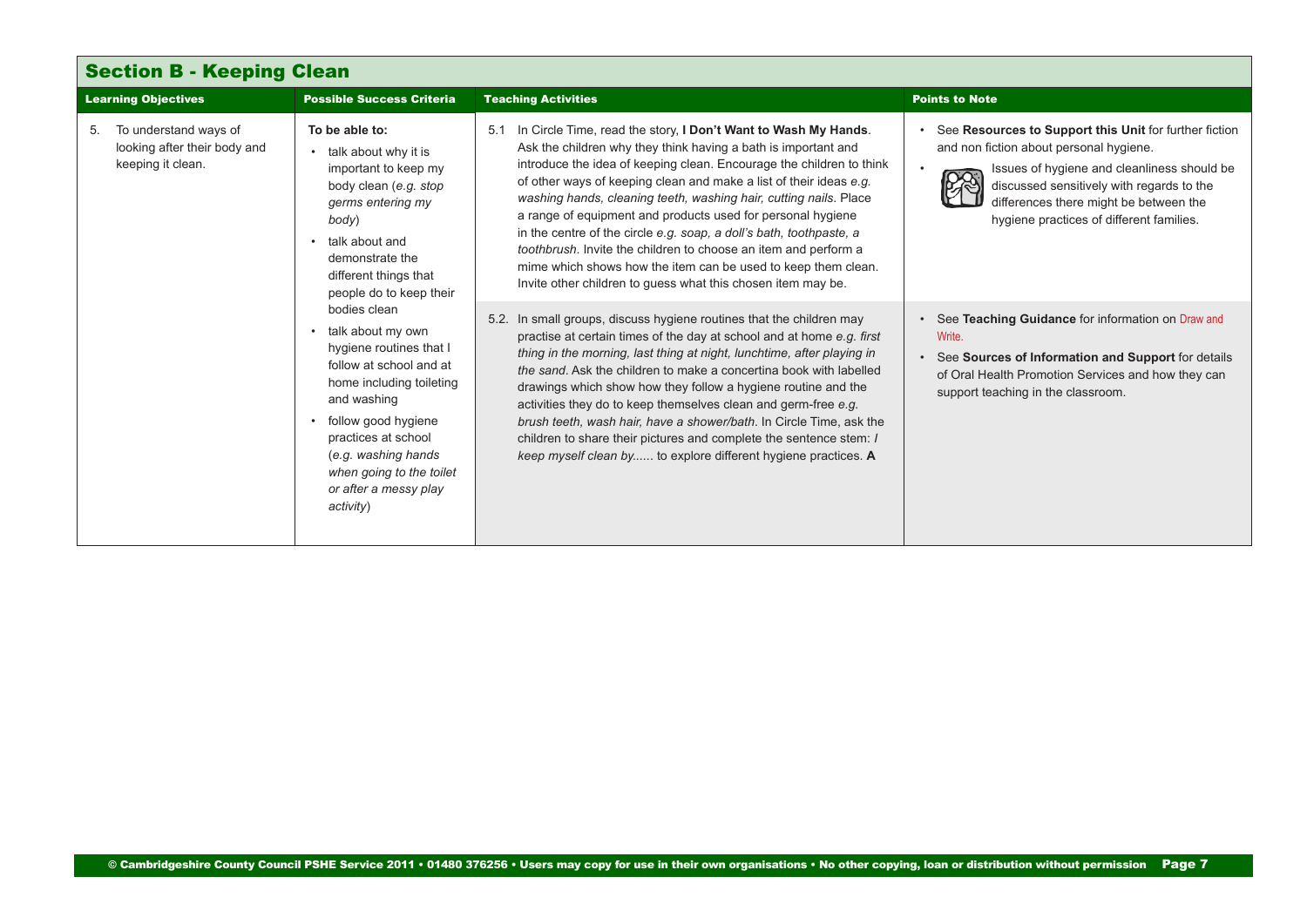| <b>Learning Objectives</b> | <b>Possible Success Criteria</b> | <b>Teaching Activities</b>                                                                                                                                                                                                                                                                                                                                                                                                                                                                                                                                                                                                                                                                                                                                                                                                                                                                                                                                                                                                  | <b>Points to Note</b>                                                                                                                                                                                                                                                                                                                                                                                                                                                                                                                                                                                                                                                                           |
|----------------------------|----------------------------------|-----------------------------------------------------------------------------------------------------------------------------------------------------------------------------------------------------------------------------------------------------------------------------------------------------------------------------------------------------------------------------------------------------------------------------------------------------------------------------------------------------------------------------------------------------------------------------------------------------------------------------------------------------------------------------------------------------------------------------------------------------------------------------------------------------------------------------------------------------------------------------------------------------------------------------------------------------------------------------------------------------------------------------|-------------------------------------------------------------------------------------------------------------------------------------------------------------------------------------------------------------------------------------------------------------------------------------------------------------------------------------------------------------------------------------------------------------------------------------------------------------------------------------------------------------------------------------------------------------------------------------------------------------------------------------------------------------------------------------------------|
|                            |                                  | 5.3 In Circle Time, introduce a puppet, Sammy, who has been playing<br>outside and does not want to wash his/her hands. Invite the<br>children to explain to Sammy why it is important that he/she washes<br>his/her hands and encourage them to talk about germs or bugs<br>being on our hands that we cannot see and which may make us ill<br>if they entered our bodies. Invite the children to describe to Sammy<br>other times when it is important to wash our hands e.g. before<br>eating, after using the toilet, if we cut ourselves, after handling<br>animals, plants or soil, after painting or using crayons and dough<br>etc. Invite the children to describe for Sammy ways in which germs<br>could enter our bodies e.g. through our mouth; through a cut. Invite<br>the children to describe for Sammy things we can do to stop germs<br>entering our bodies e.g. washing our hands; washing and covering<br>cuts and by making sure we do not put anything in our mouths<br>which might have germs on it. | See Teaching Guidance for information on using<br>Puppets.<br>This activity provides an opportunity to discuss<br>the importance of washing our hands and having<br>good hygiene practices when going to the toilet e.g.<br>washing hands, putting paper towel in the bin, using<br>the toilet paper, flushing the toilet. Discuss with the<br>children 3 or 4 suggestions that could be made into<br>simple rules or good hygiene routines for using the<br>toilets at school. Learning about good hygiene routines<br>can be reinforced if your school toilets have hot water,<br>soap, and clean towels or hot-air dryers etc. Rules<br>could be displayed in the cloakroom or toilet areas. |
|                            |                                  | 5.4 Develop a role play area such as a Baby Clinic which includes baby<br>dolls of both genders. Provide equipment for washing babies and<br>keeping them clean e.g. bowls of water, towels, flannels, nailbrush<br>and scissors, toothpaste, toothbrushes, soap, shampoo, combs/<br>brushes etc. Provide opportunities for all children to play in the<br>Baby Clinic and experience taking part in practical activities that will<br>reinforce learning about good hygiene practices.                                                                                                                                                                                                                                                                                                                                                                                                                                                                                                                                     |                                                                                                                                                                                                                                                                                                                                                                                                                                                                                                                                                                                                                                                                                                 |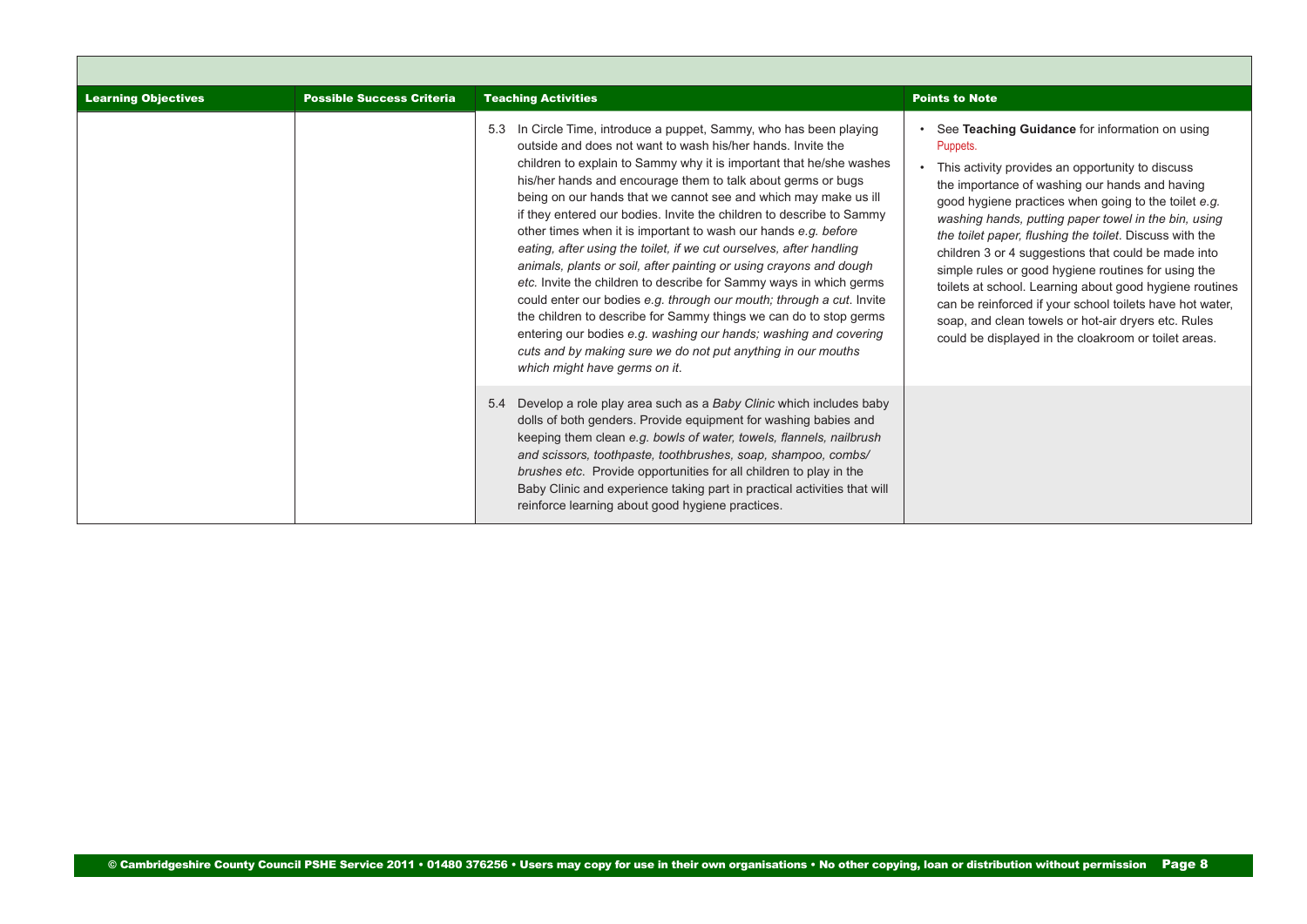<span id="page-8-0"></span>

| <b>Learning Objectives</b>                                                                                      | <b>Possible Success Criteria</b>                                                                                                                                                                                                                                                                                                                                                            | <b>Teaching Activities</b>                                                                                                                                                                                                                                                                                                                                                                                                                                                                                                                                                                                                                                                                                                                                                                                                                                                                                                                                                                                                                                              | <b>Points to Note</b>                                                                                                                                                                                                                                                                                                                                                                                                                                                                                                                                                                                                                                                                                                                                                                                                                                                                                                                                                                                                                                                                                                                                                                                                                                                                                                                |
|-----------------------------------------------------------------------------------------------------------------|---------------------------------------------------------------------------------------------------------------------------------------------------------------------------------------------------------------------------------------------------------------------------------------------------------------------------------------------------------------------------------------------|-------------------------------------------------------------------------------------------------------------------------------------------------------------------------------------------------------------------------------------------------------------------------------------------------------------------------------------------------------------------------------------------------------------------------------------------------------------------------------------------------------------------------------------------------------------------------------------------------------------------------------------------------------------------------------------------------------------------------------------------------------------------------------------------------------------------------------------------------------------------------------------------------------------------------------------------------------------------------------------------------------------------------------------------------------------------------|--------------------------------------------------------------------------------------------------------------------------------------------------------------------------------------------------------------------------------------------------------------------------------------------------------------------------------------------------------------------------------------------------------------------------------------------------------------------------------------------------------------------------------------------------------------------------------------------------------------------------------------------------------------------------------------------------------------------------------------------------------------------------------------------------------------------------------------------------------------------------------------------------------------------------------------------------------------------------------------------------------------------------------------------------------------------------------------------------------------------------------------------------------------------------------------------------------------------------------------------------------------------------------------------------------------------------------------|
| To understand how members<br>6.<br>of their family and other<br>trusted people care for and<br>look after them. | To be able to:<br>name people in my<br>$\bullet$<br>family and other trusted<br>people who care for and<br>look after me<br>talk about the different<br>ways that people in my<br>family and other trusted<br>people care for and look<br>after me<br>demonstrate ways that<br>people in families care<br>for and look after each<br>other<br>show that I can care for<br>a younger sibling | 6.1. Read the story, <b>Peepo</b> to the children. Stop the story at various<br>points and ask the children to identify the ways in which the adults<br>in the family care for and look after the other members of the family<br>including the baby. Invite the children to identify some people in<br>their family and people from within their Safety Circle whose job it is<br>to care for and look after them. Encourage them to name and talk<br>about these people and describe how they care for them e.g. My<br>Dad looks after me when he cooks my dinner, My Grandma looks<br>after me when I stay at her house while Mum is working, My big<br>sister looks after me when she helps me to have a bath. Finish by<br>singing the song 'Who looks after me?' to the tune of, 'The Farmer's<br>in his Den' e.g. Who looks after me, who looks after me, when I'm<br>feeling hungry, who do I go and see? After each verse stop the<br>song and encourage the children to answer the question and invite<br>them to elaborate on how this person cares for them. | Children should have a Safety Circle which is first<br>introduced in unit BB F Beginning and Belonging.<br>See the Teaching Guidance for instructions on Safety<br>Circles.<br>• See FF F Family and Friends: Activities 2.3 and<br>2.4 for further opportunities to explore how people in<br>families care for and look after each other.<br>See MW F Me and My World: Activities 1.1, 1.2 and<br>$\bullet$<br>5.1 for opportunities to explore the roles of people<br>in the wider community who care for and look after<br>others.<br>See Resources to support this unit for fiction that<br>$\bullet$<br>supports learning about different types of families.<br>These stories provide an opportunity to value all types<br>of families e.g. one and two parent families, same sex<br>parents/carers.<br>• As a follow up to this activity, the children could select<br>someone at home who is responsible for caring for<br>them and decorate a badge or rosette as a tribute for<br>caring for them.<br>• As a way of reinforcing the importance of how family<br>members care for and nurture each other, provide<br>opportunities for children to explore how different<br>families of animals behave and care for each other.<br>• You could also encourage children to think about how<br>they care for younger siblings. |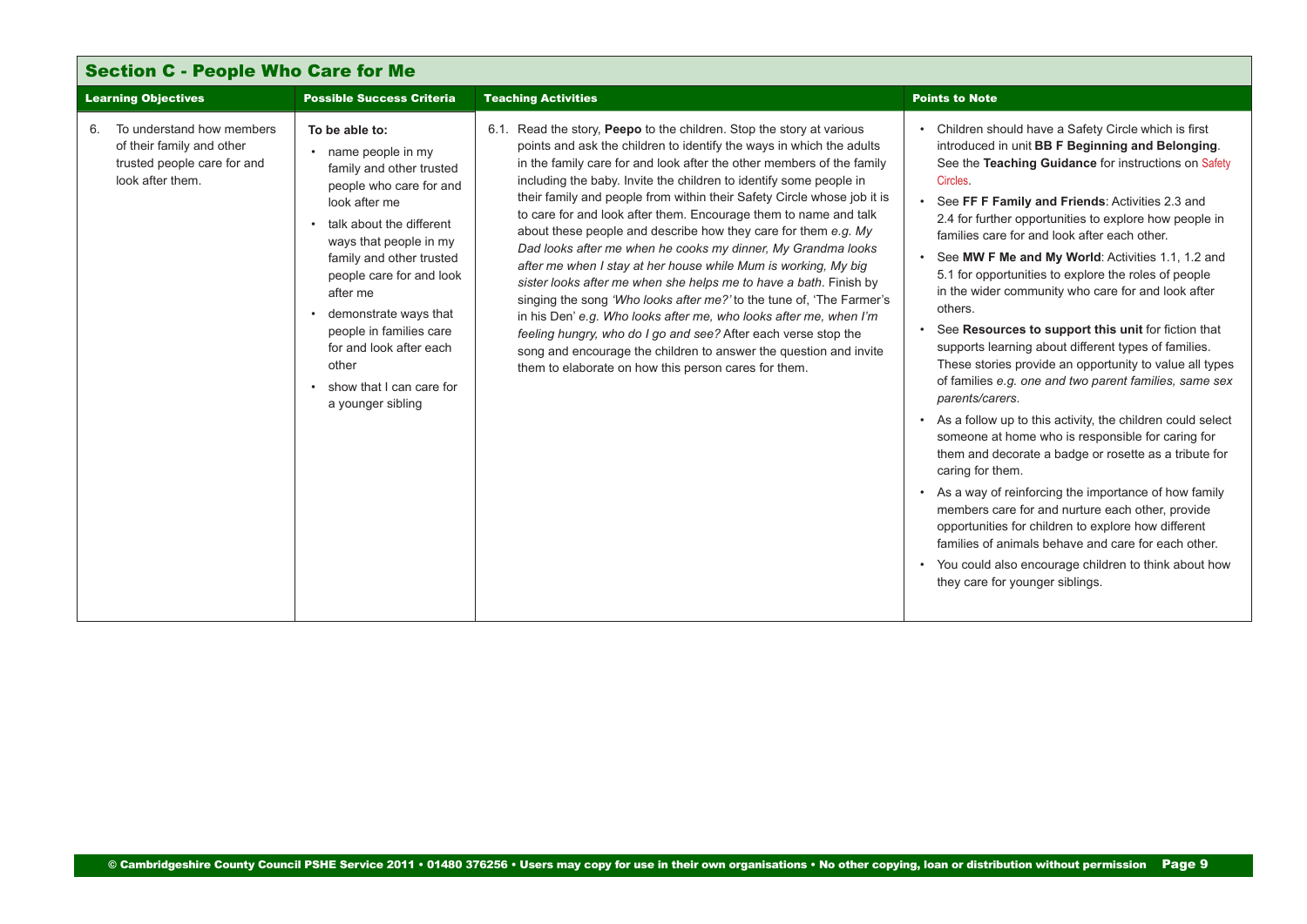<span id="page-9-0"></span>

| <b>Section D - Growing Up</b>                                                                                                                                                     |                                                                                                                                                                                                                                                                                                                                                                   |                                                                                                                                                                                                                                                                                                                                                                                                                                                                                                                                                                                                                                                                                                                                                                                                                                                                                                            |                                                                                                                                                                                                                                                                                                                                                                                                                         |
|-----------------------------------------------------------------------------------------------------------------------------------------------------------------------------------|-------------------------------------------------------------------------------------------------------------------------------------------------------------------------------------------------------------------------------------------------------------------------------------------------------------------------------------------------------------------|------------------------------------------------------------------------------------------------------------------------------------------------------------------------------------------------------------------------------------------------------------------------------------------------------------------------------------------------------------------------------------------------------------------------------------------------------------------------------------------------------------------------------------------------------------------------------------------------------------------------------------------------------------------------------------------------------------------------------------------------------------------------------------------------------------------------------------------------------------------------------------------------------------|-------------------------------------------------------------------------------------------------------------------------------------------------------------------------------------------------------------------------------------------------------------------------------------------------------------------------------------------------------------------------------------------------------------------------|
| <b>Learning Objectives</b>                                                                                                                                                        | <b>Possible Success Criteria</b>                                                                                                                                                                                                                                                                                                                                  | <b>Teaching Activities</b>                                                                                                                                                                                                                                                                                                                                                                                                                                                                                                                                                                                                                                                                                                                                                                                                                                                                                 | <b>Points to Note</b>                                                                                                                                                                                                                                                                                                                                                                                                   |
| 7. To understand ways in which<br>they can take responsibility<br>for looking after themselves<br>and recognise situations<br>where they still need to be<br>supported by others. | To be able to:<br>• demonstrate simple<br>self care skills while at<br>school (e.g. washing<br>hands, putting on<br>an apron, putting on<br>appropriate outdoors<br>clothes, keeping things<br>safe in a drawer)<br>talk about ways in<br>which I still need help<br>from others to ensure<br>that I am looked after                                              | 7.1 In Circle Time, read the story, Time to Get Out of the Bath,<br>Shirley. After reading the story, ask the children if they can think<br>of simple things Shirley could do to help take care of herself in this<br>situation e.g. taking the soap out of the bath, folding her clothes,<br>keeping the water in the bath. Use the sentence stem, I help to look<br>after myself when , to explore simple responsibilities that the<br>children may be acquiring. In small groups, ask the children to draw<br>and label pictures of the things they can do and be responsible for<br>doing in order to help look after themselves e.g. clean my teeth,<br>choose my drink, put my shoes and coat on, keep my bedroom tidy.<br>While the children are drawing encourage them to talk about ways<br>in which they still need help to make sure that they are looked after<br>properly and who helps them. | See Teaching Guidance for information on Circle Time<br>and Draw and Write.<br>Ensure that the children recognise the difference<br>between things that they are able to do for themselves<br>(and where they therefore could take on some<br>responsibility for carrying these things out) and<br>other things that they are still learning to do (and are<br>therefore the responsibilities of their parents/carers). |
|                                                                                                                                                                                   | properly (e.g. cooking,<br>ironing clothes, running<br>a bath)<br>demonstrate ways in<br>which I am able to dress<br>and undress by myself<br>practise skills that will<br>help me to dress and<br>undress (e.g. tying<br>laces, using buttons<br>and zips)<br>talk about how I decide<br>what to wear and when<br>I may still need help<br>deciding what to wear | 7.2. In Circle Time read the story, Cleversticks. Encourage the children<br>to think about their own experiences of dressing and undressing<br>and discuss which clothes they might find difficult to manage and<br>why. Ask the children to complete the sentence stems, I can put<br>on, and I find it difficult to put on because to explore<br>this. Make a list of the clothes that children find difficult to put on<br>or take off and ask if they can suggest any advice or ideas to help<br>others e.g. make sure the buttons are sideways, roll the socks<br>down, take your arms out of the jumper first. Make a list of the<br>children's suggestions and encourage children to demonstrate their<br>advice to the class.                                                                                                                                                                      | Helpful advice for dressing and undressing can be<br>displayed in the classroom. This activity can be<br>supported by a practice display e.g. fix real items of<br>clothing with fasteners such as buttons, laces, toggles,<br>velcro, buckles, zips on to an interactive display board.                                                                                                                                |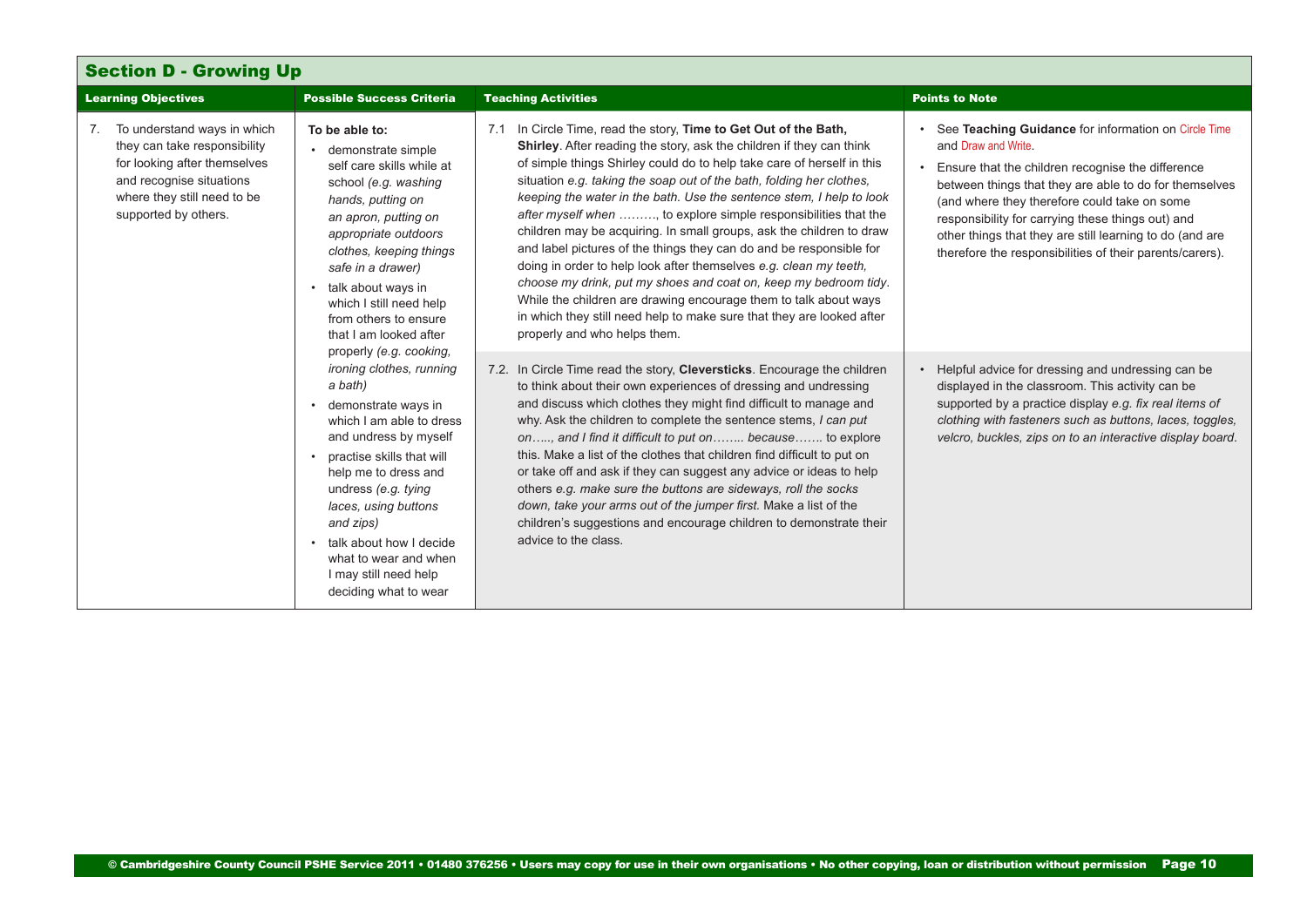<span id="page-10-0"></span>

| <b>Learning Objectives</b>                            | <b>Possible Success Criteria</b>                                                                                                                                                                          | <b>Teaching Activities</b>                                                                                                                                                                                                                                                                                                                                                                                                                                                                                                                                                                                                                                                      | <b>Points to Note</b>                                                                                                                                                                                                                                                                                 |
|-------------------------------------------------------|-----------------------------------------------------------------------------------------------------------------------------------------------------------------------------------------------------------|---------------------------------------------------------------------------------------------------------------------------------------------------------------------------------------------------------------------------------------------------------------------------------------------------------------------------------------------------------------------------------------------------------------------------------------------------------------------------------------------------------------------------------------------------------------------------------------------------------------------------------------------------------------------------------|-------------------------------------------------------------------------------------------------------------------------------------------------------------------------------------------------------------------------------------------------------------------------------------------------------|
|                                                       |                                                                                                                                                                                                           | 7.3 In small groups, play the dressing up game. Ensure each child<br>has the following items of clothes: an outdoor coat, a sweatshirt or<br>cardigan, outdoor shoes, indoor shoes and a hat. Give each item<br>of clothing a number from 1-5. The children take it in turns to roll a<br>dice. All the children either take off or put on the corresponding item<br>of clothing. You can add one pair of large elasticated trousers to<br>represent number 6 on the dice.                                                                                                                                                                                                      | This game is not a race, but rather a fun opportunity<br>for the children to practise the techniques identified<br>in the previous activity for managing dressing and<br>undressing. By using two dice where the numbers are<br>added together, you can add further items of clothing<br>to the game. |
|                                                       |                                                                                                                                                                                                           | 7.4 In small groups, provide the children with clothes catalogues.<br>Encourage the children to look for clothes that they wear on<br>different occasions e.g. at school, at home, indoors and outdoors,<br>for special occasions and also for different types of weather. Ask<br>the children to cut out some of these clothes to make a sorting<br>activity for the classroom. While the children are engaged with this<br>activity encourage them to think about who decides what they wear<br>and identify times when they take some responsibility for deciding<br>what to wear.                                                                                           |                                                                                                                                                                                                                                                                                                       |
| To recognise how growing up<br>8.<br>makes them feel. | To be able to:<br>• talk about how growing<br>up makes me feel (e.g.<br>excited, sad)<br>• show a positive attitude<br>to learning new skills,<br>including learning how<br>to do new things by<br>myself | 8.1. In small groups, read the story, The Last Noo-Noo. Stop the story<br>at various points and discuss how Horace feels about giving up his<br>dummy. Invite the children to discuss some of the things they may<br>have given up, stopped doing or grown out of since they were much<br>younger and ask them to consider how they may have felt about<br>this. Explain to the children and explore how we can sometimes feel<br>sad when things change. Reinforce the message that although we<br>may feel sad when things change, there are always new things to<br>look forward to, which we would not be able to do if we did not grow<br>up and leave some things behind. | Ensure that the children understand that<br>people learn to do things at different rates.<br>Learning developed through this objective can be<br>reinforced by providing children with opportunities to<br>discuss feelings associated with growing up in other<br>relevant activities in this unit.  |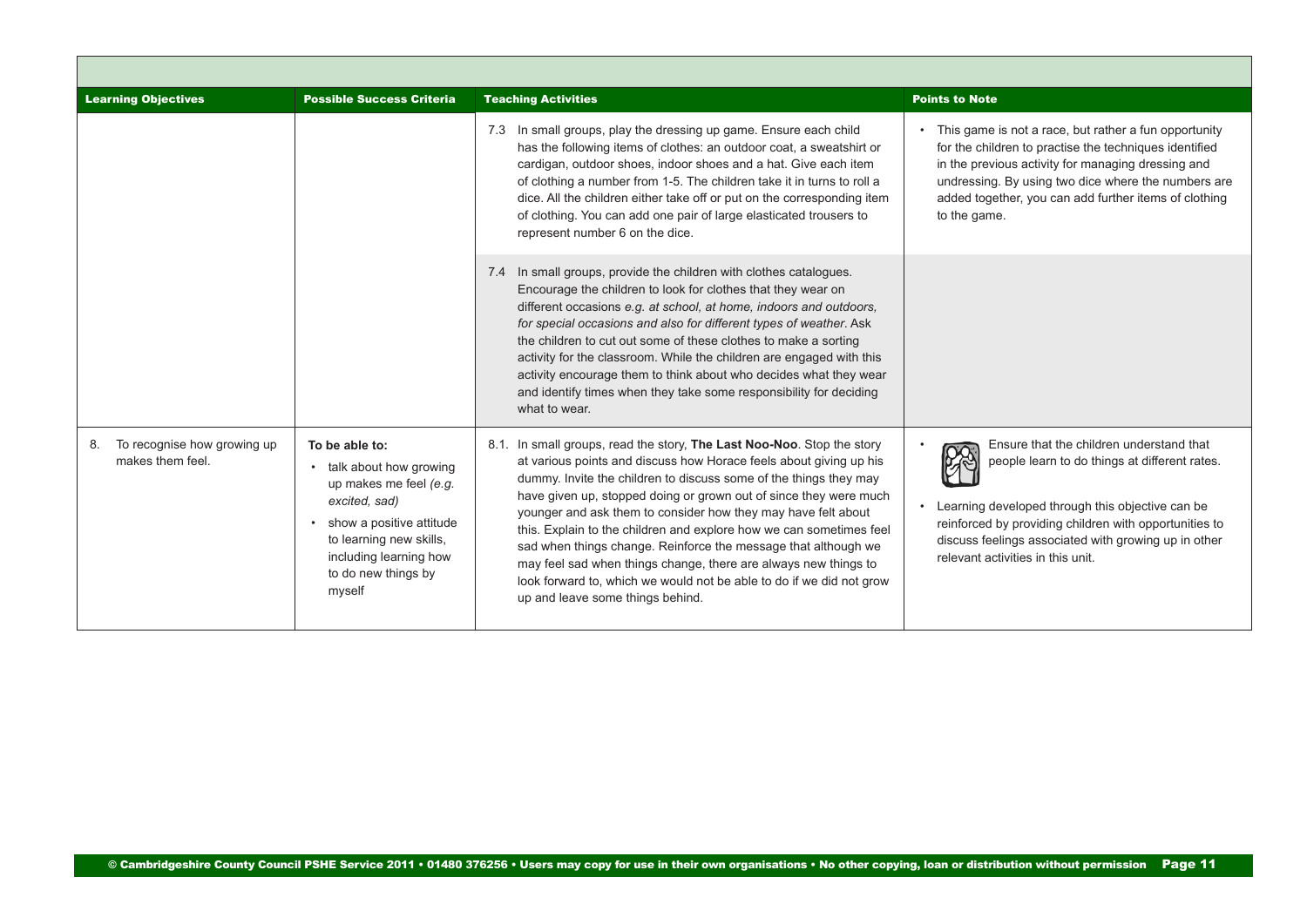## Resources to Support this Unit

#### **These resources are directly referenced within this unit:**

**Bein' with You This Way** W. Nikola-Lisa

**From Head to Toe** Eric Carle

**Eyes, Nose, Fingers and Toes** Judy Hindley

**You'll Soon Grow into them Titch** Pat Hutchins

**The Last Noo- Noo** Jill Murphy

**I Don't Want to Wash My Hands** Tony Ross

**Time to Get Out of the Bath Shirley** John Burningham

**Cleversticks** Bernard Ashley

**Peepo** Janet and Allan Ahlberg

**Boys and Girls** available from Birmingham Health Education Service [www.bgfl.org/hes](http://www.bgfl.org/hes)

#### **These may also support work on this unit:**

**Lets Talk About Girls, Boys, Babies, Bodies, Families and Friends** Robie H Harris

**Wash, Scrub and Brush** Mick Manning and Brita Granstrom

**I Want My Tooth** Tony Ross

**Freddie visits the dentist** Nicola Smee

**Open Wide!** Tom Barber

**Germs Make Me Sick!** Melvin Berger

**Keeping Clean (Rookie Read-About Health)** Sharon Gordon

**Keeping Clean (Health Choices)** Cath Senker

**ABC A Family Alphabet Book** Robbie Combs

**Mommy, Mama and Me** Leslea Newman

**Daddy, Papa and Me** Leslea Newman

**The Family Book** Todd Parr

**Who's in the Family** Robert Skutch

**Grandfather and I** Helen E. Buckley and Jan Ormerod

**And Tango Makes Three** Peter Parnell and Justin Richardson

**The Big Book of Families** Catherine and Laurence Anholt

**I Want My Dummy** Tony Ross

**All About Me** Janet Forshaw and Amanda Kirkpatrick – available **through Life Education Centres**

**Teacher Activity Pack** – activities for Nursery and Reception - available through Life Education Centres

## Sources of Information and Support

#### **Cambridgeshire SRE Toolkit**

Refer to **Resources** menu on PD Planner

In this toolkit you will find a full range of documents to support teaching, working with parents, policy development and resourcing for SRE

#### **Sex Education Forum** [www.ncb.org.uk/sef](http://www.ncb.org.uk/sef)

An invaluable support for all teachers and schools delivering SRE and developing policy and practice. Provides up-to-date resource lists for Primary SRE.

#### **ChildLine** www.childline.org.uk

A free, confidential helpline for children and young people. Trained volunteers are on hand to provide advice and support by phone and online, 24 hours a day. Children and young people can call ChildLine on 0800 1111. The website offers help, support and guidance for all children about things they worry about or scare them.

### **ChildLine Schools Service**

The ChildLine Schools Service is provided free of charge to all primary schools in the UK. It gives Year 5 and 6 pupils:

- A clear understanding of abuse in all its forms, including bullying - knowledge of how to protect themselves

- an awareness of how to get help and support through ChildLine and other support networks.

They deliver an assembly followed by an interactive workshop. To find out more please contact ChildLine Schools Service on 08448920 225 or contact, for the Area Co-ordinator for Cambridgeshire call 01954 719 116.

#### **Playback Schools**

Visit [www.playbackschools.org.uk](http://www.playbackschools.org.uk) Programmes of particular interest include **Talking Points - Sex Education** and **School matters - Early Sex Education.**

#### **Laying the Foundations: Sex and Relationships Education in the Primary School** A. Martinez

This resource will support schools in developing SRE policy and practice and includes sample lesson plans and how to deliver specific topics.

**The Primary School Sex Education Pack: a whole school approach to sex education** Healthwise/HIT Cohen, J

Comprehensive sex education pack including: staff training workshops; curriculum guidance and planning; pupil activities for KS1 and KS2; guidance on managing pastoral incidents; working with parents and governors workshop materials; and policy guidance.

**Teaching SRE with confidence in primary schools** Christopher Winter Project

Comprehensive and inclusive resource for teachers and others working in a primary school setting. The CD ROM provides a spiral curriculum for sex and relationships education, and schemes of work and lesson plans using a range of teaching approaches and materials.

#### **Life Education Centres (LEC)** [www.lifeeducation.org.uk](http://www.lifeeducation.org.uk) (National Coram Life Education website)

Programmes to support and enhance Drug and Health Education in primary schools. This work is predominantly delivered through a visit from the LEC classroom with trained educators.

Cambridgeshire and Peterborough – contact Cambridgeshire PSHE Service – 01480 376256

Links between Unit BG F and LEC programmes:

The Nursery LEC programme includes work on how to look after their bodies and keep them clean.

The Reception LEC programme includes work on their bodies, keeping them clean and the people who look after them.

**Cambridgeshire Community Services, Dental Service, Oral Health Department,** or your local Oral Health Promotion Service. This service offers 'Teeth Matter', a free educational programme for Foundation and Keystage 1 and 2 children. Oral Health Educators use a range of teaching methodologies and props to teach important messages about dental care and diet. Tel: 01223 723128 to arrange a visit.

#### **Cambridgeshire Healthy Schools Programme**

The Cambridgeshire Healthy Schools Programme provides schools with a framework and a process to review and develop a whole school approach to promoting pupil wellbeing. Consultancy is offered to schools to support needs analysis, setting outcomes, implementing actions and evaluating impact.

For Cambridgeshire schools contact the PSHE Service.